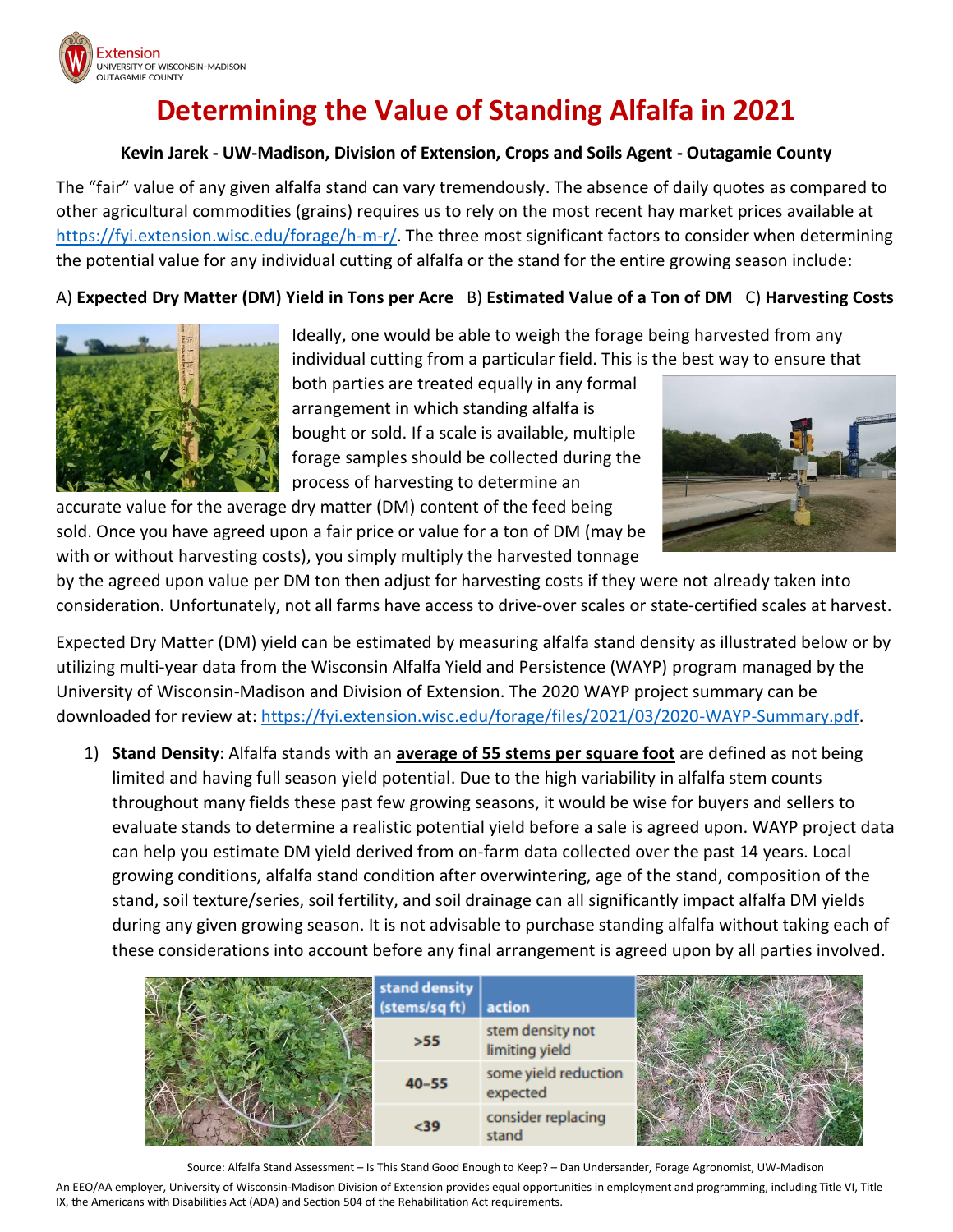

#### 2) **Percentage of Overall Season Yield Per Cutting as Determined by the WAYP Program On-Farm Data:**

**3 cut system –**  $46\%$  **(1<sup>st</sup> crop) –**  $28\%$  **(2<sup>nd</sup> crop) –**  $26\%$  **(3<sup>rd</sup> crop)** 

**4 cut system** – **36%** (1st crop) – **25%** (2nd crop) – **21%** (3rd crop) – **18%** (4th crop)

**5 cut system** – **31%** (1st crop) – **23%** (2nd crop) – **18%** (3rd crop) – **16%** (4th crop) – **12%** (5th crop)

WAYP data collection began with the first full production year following new seeding. Fifth crop data was collected and included in years when a fifth cutting was available. It should be noted that four-cut systems represent the largest percentage of the data. The low, mean (average), and high values for DM yield over the life of the project are illustrated below. In addition, 2020 data is included so you can compare the most recent year's data to the other benchmark measurements established over the past 14 years. As illustrated below, 2020 was not a particularly good year for yield with each of the four cuttings coming in below the project mean. Also of note, we set a new record low yield for first cutting in 2020 which has contributed to the lower than expected forage inventories in some parts of the state as we head into the 2021 growing season.





3) **Total Season Yield**: The WAYP program has an observed yield range of less than 3.0 tons to more than 6.0 tons DM per acre. The most frequently observed yield has been **4.0-4.49 Tons per DM per Year**. The following chart illustrates the annually observed mean of alfalfa DM yield in tons per acre from 2007-2020. The average yield of first through fourth crops over the project is 4.40 tons DM per acre.



Source: Wisconsin Alfalfa Yield and Persistence (WAYP) Program Summary, 2020

An EEO/AA employer, University of Wisconsin-Madison Division of Extension provides equal opportunities in employment and programming, including Title VI, Title IX, the Americans with Disabilities Act (ADA) and Section 504 of the Rehabilitation Act requirements.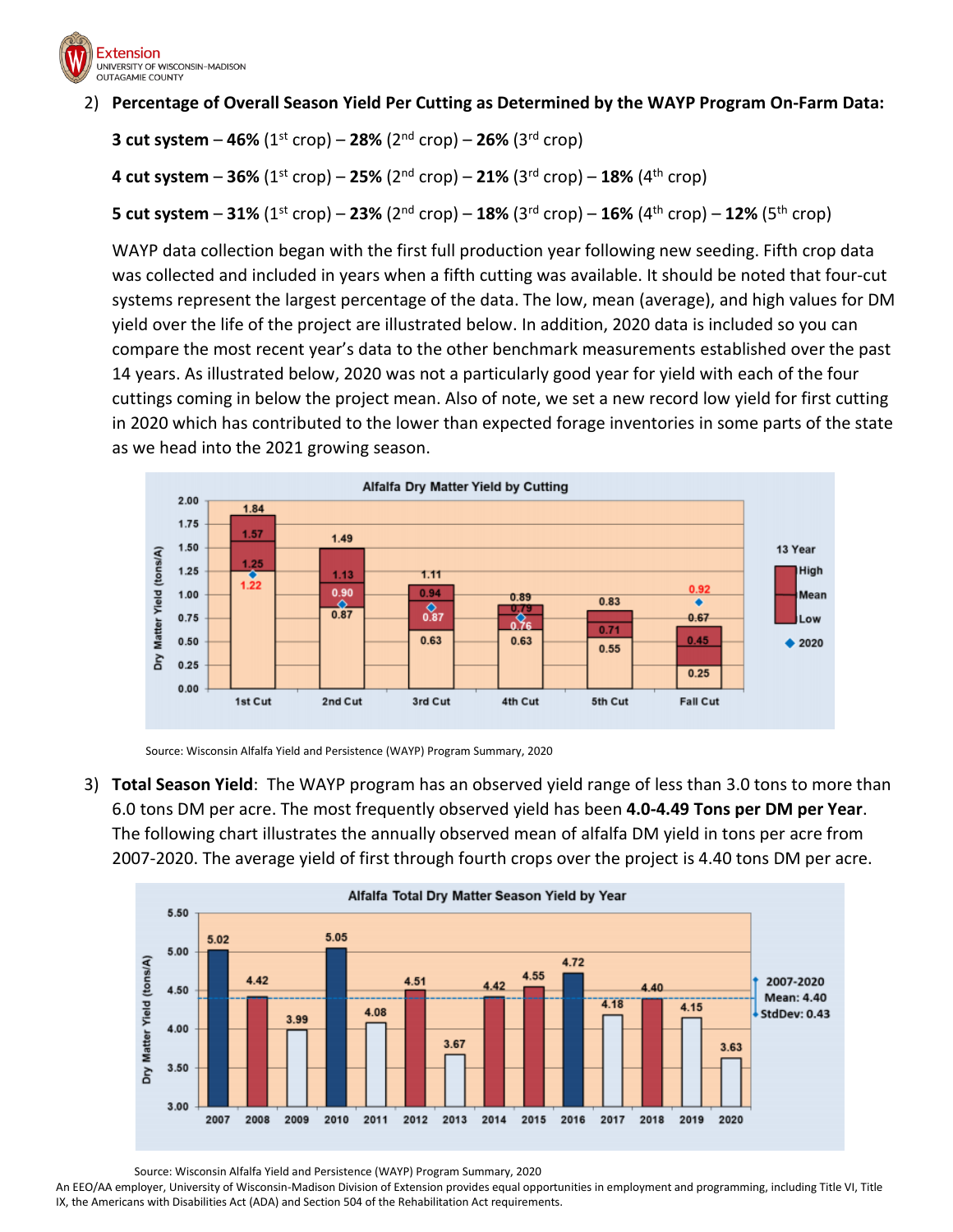

#### **Dry Matter Yield Level Distribution from 2007-2020 Dry Matter Yield Distribution 2020 Growing Season**





Source: Wisconsin Alfalfa Yield and Persistence (WAYP) Program Summary, 2020

#### 4) **Weather Risk and Field Losses**: Management practices applied to the site by the buyer during the

cutting and harvesting of alfalfa will influence the final quality measurements. Purchased baled hay may have a known, measured quality indicator like Relative Forage Quality (RFQ) or Relative Feed Value (RFV). Alfalfa purchased from the field has an unstable quality complex as weather risk, insect or disease pressure, advancing maturity, leaf shatter, and harvesting losses need to be considered and accounted for when determining the final price. An adjustment of 25 percent to the value of the alfalfa standing in the field may be considered a reasonable method to further account for the buyer's risk.



#### 5) **Determining the Value of a Ton of DM Alfalfa**



Hay Market Demand and Price Reports for the Upper Midwest are located on the UW-Madison, Division of Extension, Team Forage [\(http://fyi.uwex.edu/forage/\)](http://fyi.uwex.edu/forage/) website with updates located at [https://fyi.extension.wisc.edu/forage/h-m-r/.](https://fyi.extension.wisc.edu/forage/h-m-r/) The most recent report (April 12, 2021) indicates large square bales of Prime Quality (>151 RFV/RFQ) alfalfa averaged \$205 per ton. The value of a ton of DM is determined via the following calculations:

## Price for a Ton of DM

As baled hay, assume moisture of 15 percent which means it is 85 percent DM or **0.85 DM**

**\$205.00 X** as fed ton = **\$241.18** as fed ton **0.85 ton DM** Ton DM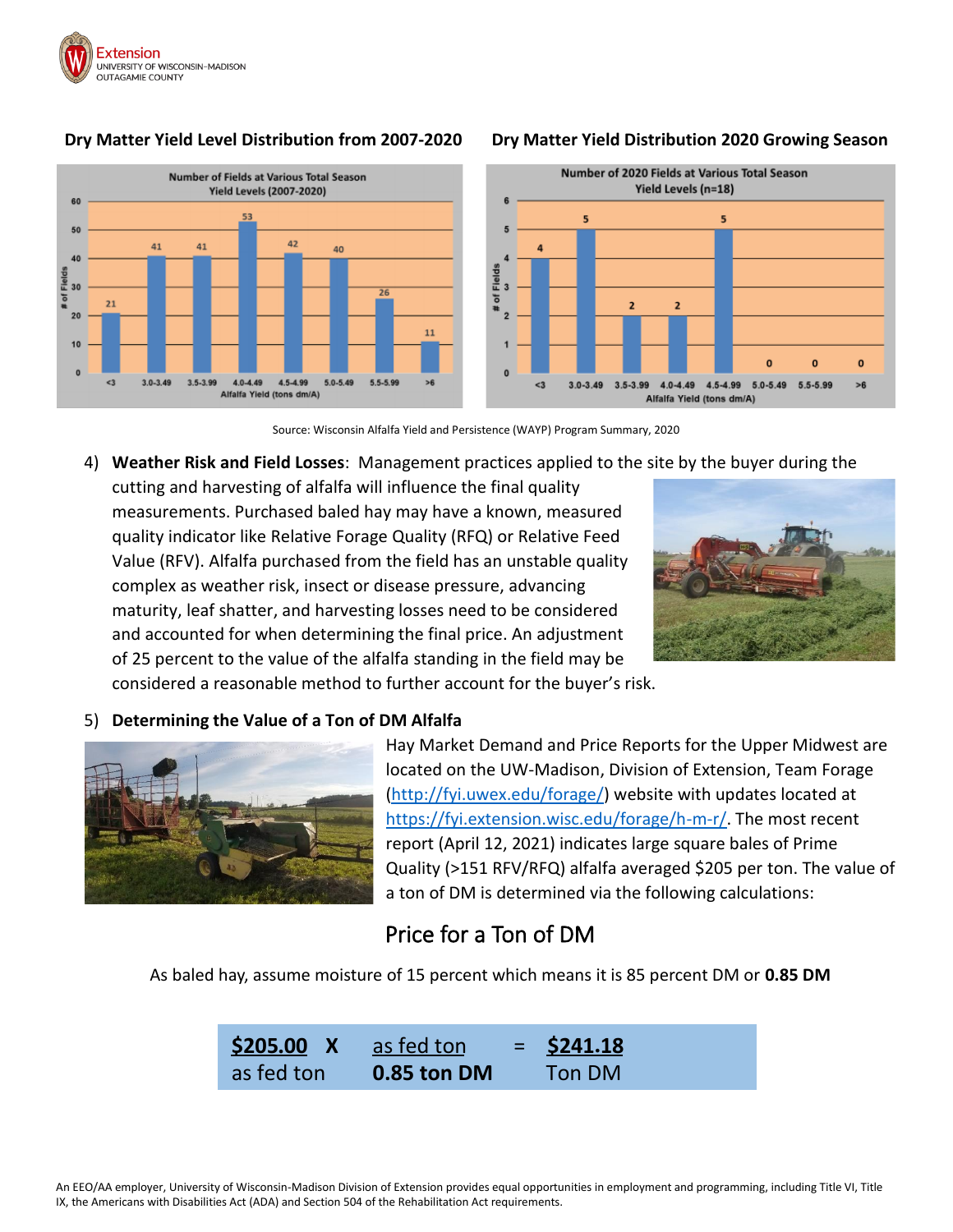

When is the last time you successfully harvested all your alfalfa without any weather damage? One may harvest four high quality cuttings, or one may harvest four lower quality cuttings. Earlier we identified the difference between purchasing alfalfa that has already been harvested. It is a know quality. Standing alfalfa must be adjusted for both field losses and potential weather risk, both of which can significantly impact the quality of the harvested forage. **The buyer and seller can decide if they wish to use a factor other than 25%.**

If we use \$241.18 per ton DM and apply a 25% risk adjustment, we end up with a risk adjusted value for ton of DM standing alfalfa as follows: (\$241.18 X 0.25 = \$60.30), \$241.18 - \$60.30 = **\$180.88 per ton of DM**.

6) **Harvesting Cost**: Based on the most recent costs posted in the **Wisconsin Custom Rate Guide 2017** [https://www.nass.usda.gov/Statistics\\_by\\_State/Wisconsin/Publications/WI-CRate17.pdf](https://www.nass.usda.gov/Statistics_by_State/Wisconsin/Publications/WI-CRate17.pdf) or **2021 Iowa Farm Custom Rate Survey** <https://www.extension.iastate.edu/agdm/crops/pdf/a3-10.pdf> one would expect to pay the following for the field operations identified below:

| <b>Mowing and Conditioning</b>                                  | <b>Windrow Merging per</b>                                     | <b>Chopping, Hauling, and Filling Upright Silos</b>                                                        |
|-----------------------------------------------------------------|----------------------------------------------------------------|------------------------------------------------------------------------------------------------------------|
| per acre:                                                       | acre:                                                          | and *Bunker Silos per acre                                                                                 |
| \$5-\$50 per acre, \$14.20<br>statewide average (WI -<br>2017)  | \$3-\$40 per acre, \$11.60<br>statewide average (WI -<br>2017) | Pull-Type Forage Harvester \$15.00-\$60.00<br>per acre, \$41.30 statewide average (WI -<br>2017)           |
| \$12-\$20 per acre, \$15.15<br>statewide average (IA -<br>2021) | \$9-\$18 per acre, \$14.50<br>statewide average (IA -<br>2021) | Self-Propelled Forage Harvester \$40.50 -<br>\$70.00 per acre, \$52.20 statewide average<br>$(WI - 2017)$  |
|                                                                 |                                                                | *Self-Propelled Forage Harvester \$23.30 -<br>\$65.00 per acre, \$49.20 statewide average<br>$(WI - 2017)$ |

Using values cited earlier, one may spend \$15 per acre cutting and conditioning the alfalfa, \$14 per acre merging the alfalfa, and \$47.57 per acre (average between pull type and self-propelled units - **adjust your costs as needed**) chopping, hauling, and filling an upright silo or a bunker silo resulting in \$76.57 per acre

invested for each cutting. **One's harvesting costs may be higher or lower than those cited here**; however, this is what is used for this example. If one harvests four (4) cuttings, total harvest costs are \$306.28/acre for the season (\$76.57 X 4 cuttings = \$306.28). **If the buyer's harvesting costs are less, one can adjust downward. If the buyer's harvesting costs are higher, one can adjust upward.** While the landowner who established the alfalfa has the expense of the land, taxes, seed, chemical, and fertilizer, the buyer not only has the harvesting costs, but assumes the risk of field losses and weather damage exceeding the 25 percent quality adjustment discussed earlier.